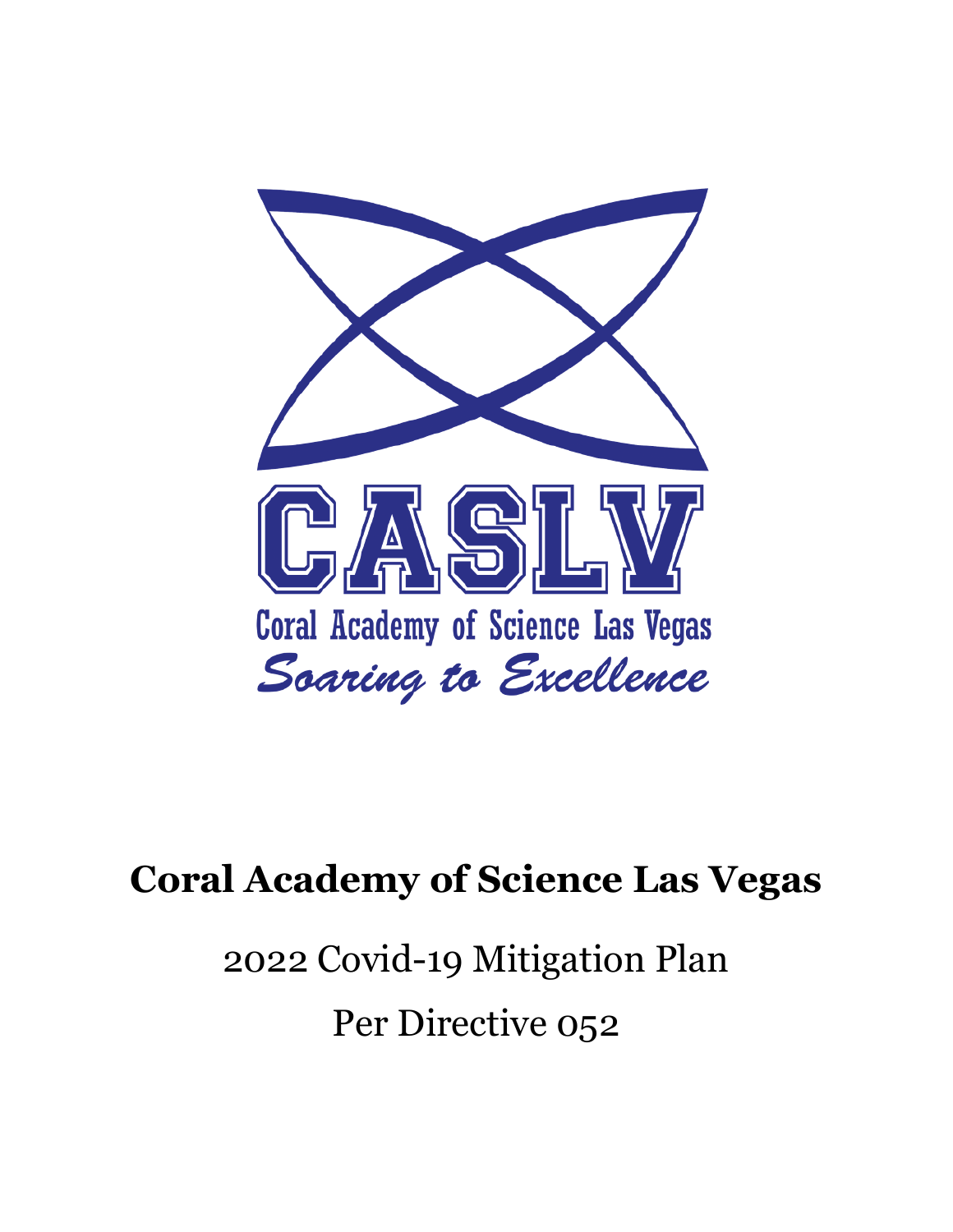## **On-Campus Testing Program**

#### Weekly On-Campus PCR Tests

Each campus is required to have a testing program vendor visit each week on a designated day and time that is consistent. The testing program tests all unvaccinated staff.

On top of that, any vaccinated staff, students, and their families may visit the campus to test. Each person who tests must register beforehand.

#### Getting Results

The testing vendor provides a report of all results to campus leadership. Each person also receives their own results.

Campus leadership notifies the Director of Operations and Executive Director of any positive results. This is then reported to the Southern Nevada Health District.

#### Contact Tracing

For any student and/or staff that has tested positive for Covid-19, school leadership will conduct an investigation. In the investigation, they will determine which people were in close contact with the positive individual. They can also determine who are exempt close contacts.

The principal will connect with the Director of Operations. The principal will share the names of close contacts, their contact information, and parent information if the close contact is a student.

From there, the Director will contact the Southern Nevada Health District. At that point in time, the length of quarantine will be determined for any close contacts.

#### Quarantine & Isolation

Any person in isolation will be out of school for the recommended time as provided by the CDC (currently 5 days when submitted). The person will follow all recommendations as needed upon their return too.

For any people in quarantine, they must follow all CDC recommendations too.

Each campus will track days in quarantine/isolation and know the return date. They will be in contact with families as needed.

Any student in quarantine & isolation will receive remote instruction, as provided by their teacher(s). There should be daily contact between the student and teacher(s).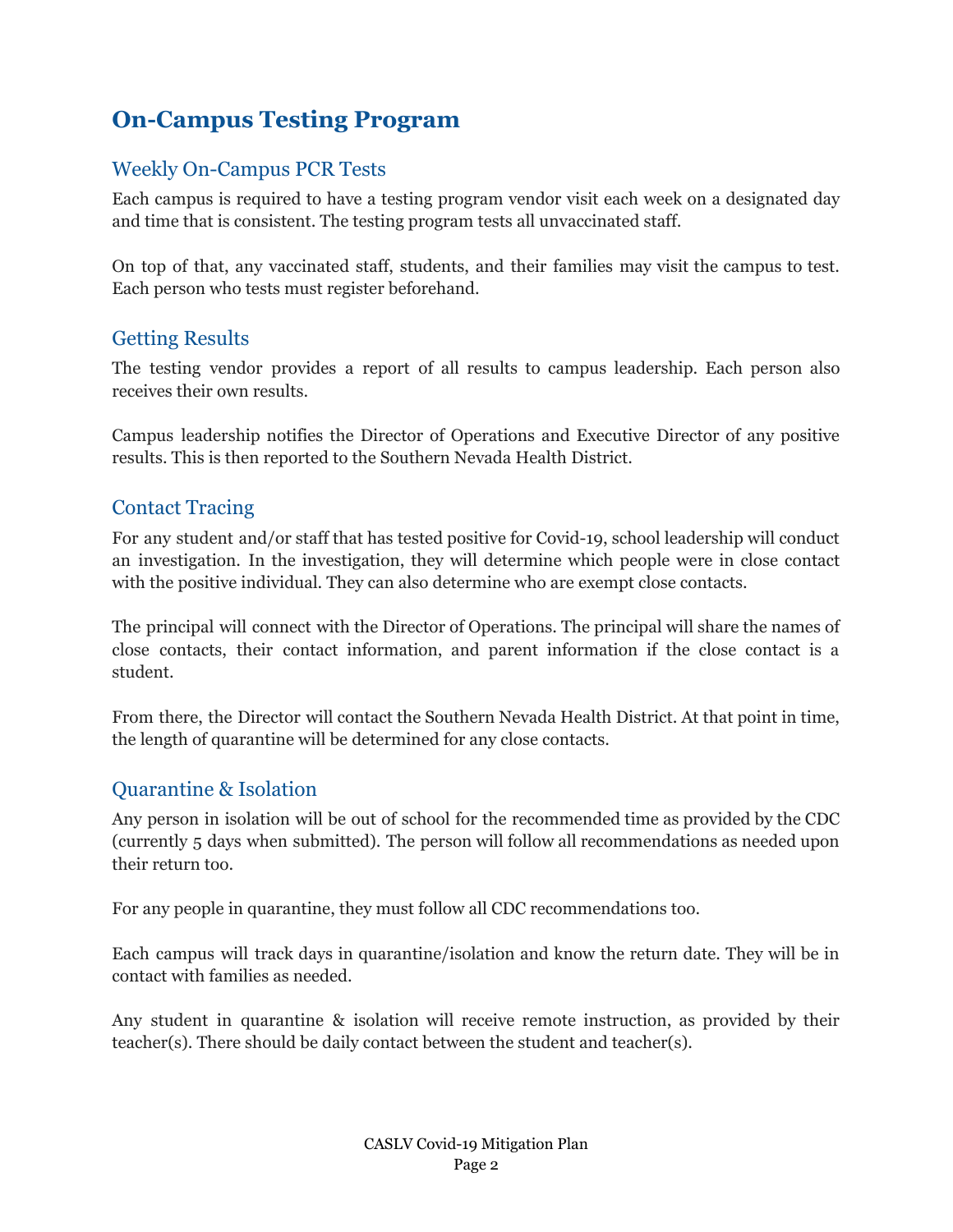## **Outbreaks**

#### **Definition**

An outbreak is defined as three or more positive cases in one classroom.

Outbreaks will be preliminarily determined by campus leadership. They will be the ones to notify the Central Office, and then the Director of Operations will notify the Southern Nevada Health District. The SNHD will be the main entity to confirm the status of an outbreak.

If an outbreak takes place in a classroom, the entire classroom will be in quarantine and will receive remote instruction through the remainder of the quarantine period.

#### **Monitoring**

Campus leadership tracks all incidents of Covid-19 for staff and students. For example, they know when a student is in quarantine due to a source from outside of school. When they see that a classroom has at least three cases, that raises a red flag for an outbreak.

During an outbreak, campus leadership will check in with families to see the progress of each student. This is to check the health status of all students and their learning progress. Any students showing symptoms would be advised to take a PCR test.

After the recommended quarantine period is over, campus leadership will connect with the SNHD to confirm if the classroom can come back to in-person learning. If they can, campus leadership will then do routine walkthroughs of the class to ensure that the class is following mitigation measures and have proper face coverings on.

#### Communication

After confirming the status of an outbreak, campus leadership will notify the main stakeholders:

- Students
- Staff
- Families

All external communication for all facets of an outbreak (initial notification, updates, etc.) will be done by mass communications - emails, phone calls, and text messages.

#### Mitigation Measures

Campus leadership will make sure that the school is following measures that have been in place since the beginning of the pandemic, such as social distancing and self-screening. The campus will continue promoting these measures to ensure another outbreak does not occur.

More measures can be reviewed in the 'Health and Safety on Campus' section.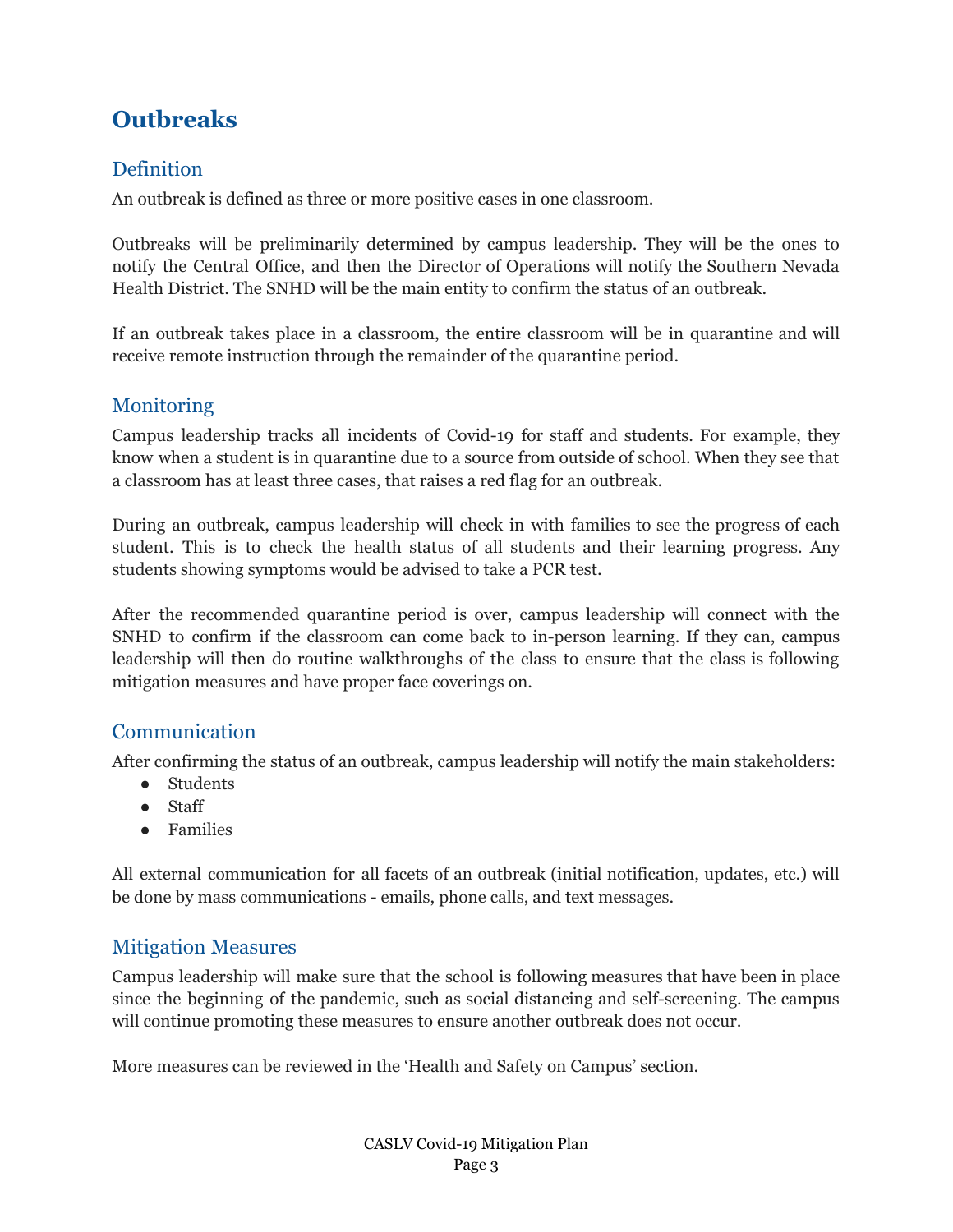### **Face Coverings**

#### Future Mandates

If face coverings become mandated for whatever reason, CASLV will ensure that anyone stepping onto campus has a face covering on.

Ultimately, CASLV will follow the guidance of the CDC, SNHD, and SPCSA for guidelines requiring face coverings.

#### Optional on Campus

Students, staff, and visitors may choose to wear a face covering on campus if they choose to.

Whatever the choice may be, one will be respected for their decision. There is zero tolerance for any disrespect of one's choice to wear a face covering or to not wear a face covering.

If a person needs a new face covering, our campuses will have face coverings readily available for anyone who wants one.

#### Proper Face Coverings

If a person chooses to wear a face covering, the face covering should:

- Have two or more layers of washable, breathable fabric
- Completely cover your nose, mouth, and chin
- Fit snugly against the sides of your face and don't have gaps
- No have any exhalation valves or vents which allow virus particles to escape

#### Returning from Isolation

Any person returning from isolation due to a positive Covid-19 test result must wear a face covering for the next five days at all times (indoors & outdoors) except when eating.

Some of our students may not be able to wear a mask or face covering due to medical reasons. A doctor's note must be provided by a medical physician on their letterhead.

IEP/504 students may not be required to wear masks based on individual needs. Campus leadership will consult with families before making a decision.

#### Returning from an Outbreak

To prevent a recurrence of an outbreak, any students and staff that were just quarantined due to being in a classroom identified as having an outbreak must wear a face covering for the next five days at all times (indoors & outdoors) except when eating.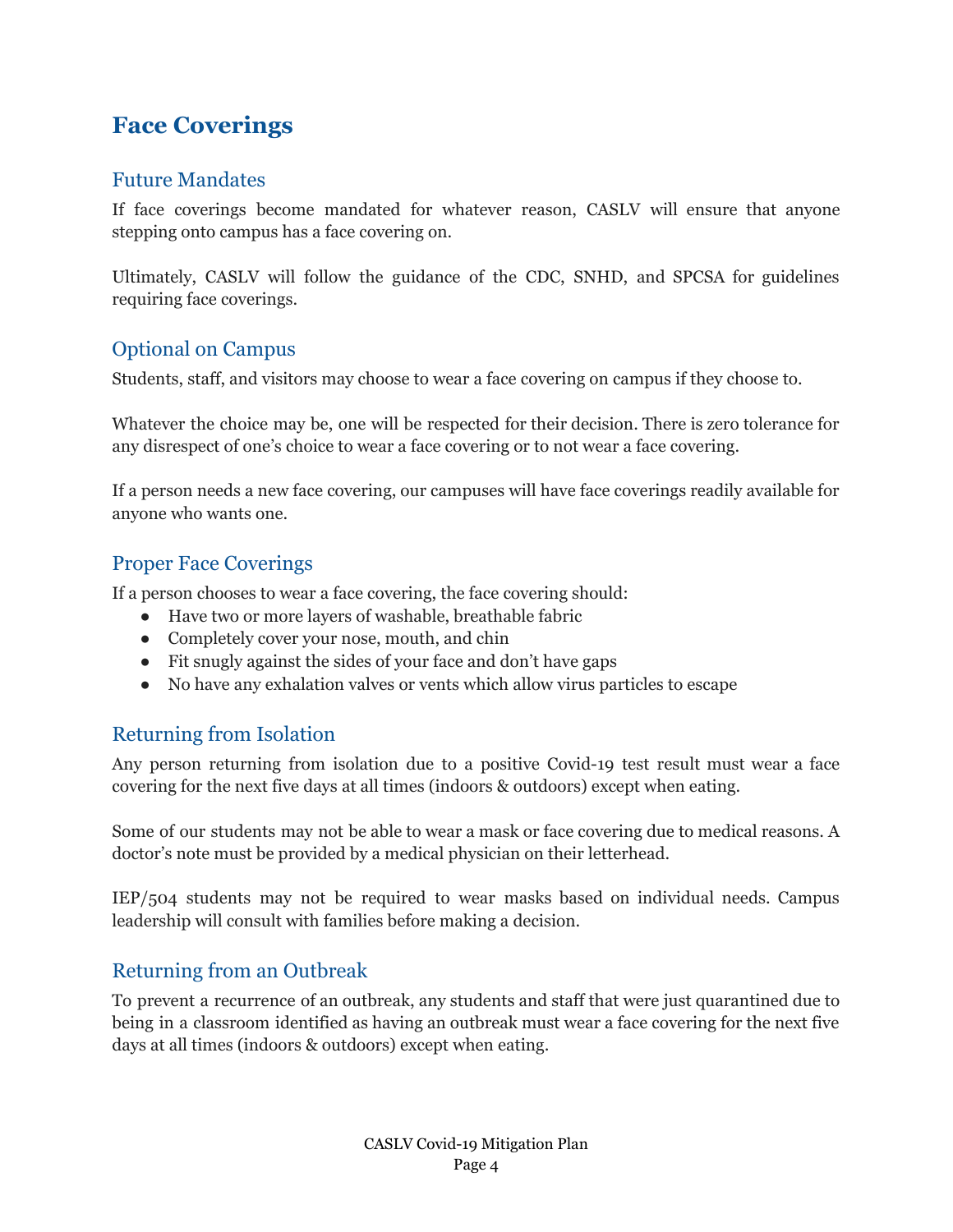## **Health and Safety on Campus**

#### Social Distancing & Capacity

CASLV will follow the guidance of the CDC, SNHD, and SPCSA when it comes to social distancing requirements and room capacity limits. CASLV has measured each of its classrooms. It knows the full capacity limit and can adjust accordingly to any percentage.

Adults should be safely separated by 6 feet. Students should be distanced from each other by at least 3 feet.

#### **Cohorting**

CASLV utilizes cohorting whenever possible to minimize risk of transmission. Students in the same cohort are basically grouped together during instruction and in the lunchroom.

For example, if one student gets COVID-19 then the entire group containing that student will need to quarantine, and switch to remote learning for the quarantine period. However, if properly cohorted, other classes should not need to quarantine or face any disruption because there was no interaction with the sick individual's group.

#### Vaccination Access & Awareness

CASLV has and will continue to strongly encourage students, families and staff members to get their vaccinations if they are of age and health abides.

CASLV campuses will promote local vaccination sites to its staff and families.

#### Handwashing and Respiratory Etiquette

CASLV will continue to promote proper personal hygiene:

- Avoid touching your eyes, nose, or mouth
- Wash your hands with soap and water for at least 20 seconds
- Keep 6 feet of physical distance from others
- Avoid contact with others if within 6 feet
- Wear a cloth face mask covering in public
- Avoid traveling if you are sick
- Stay home if you are feeling ill
- Get medical care as needed

Each campus will have an abundance of signage promoting positive physical hygiene. For example, each restroom mirror will have a sticker reminding students to wash their hands for at least 20 seconds. These visual cues will be incredibly helpful, especially for visual learners. In the event that a student may not be implementing safe and healthy hygiene practices, staff will re-educate the student and inform the student's parents.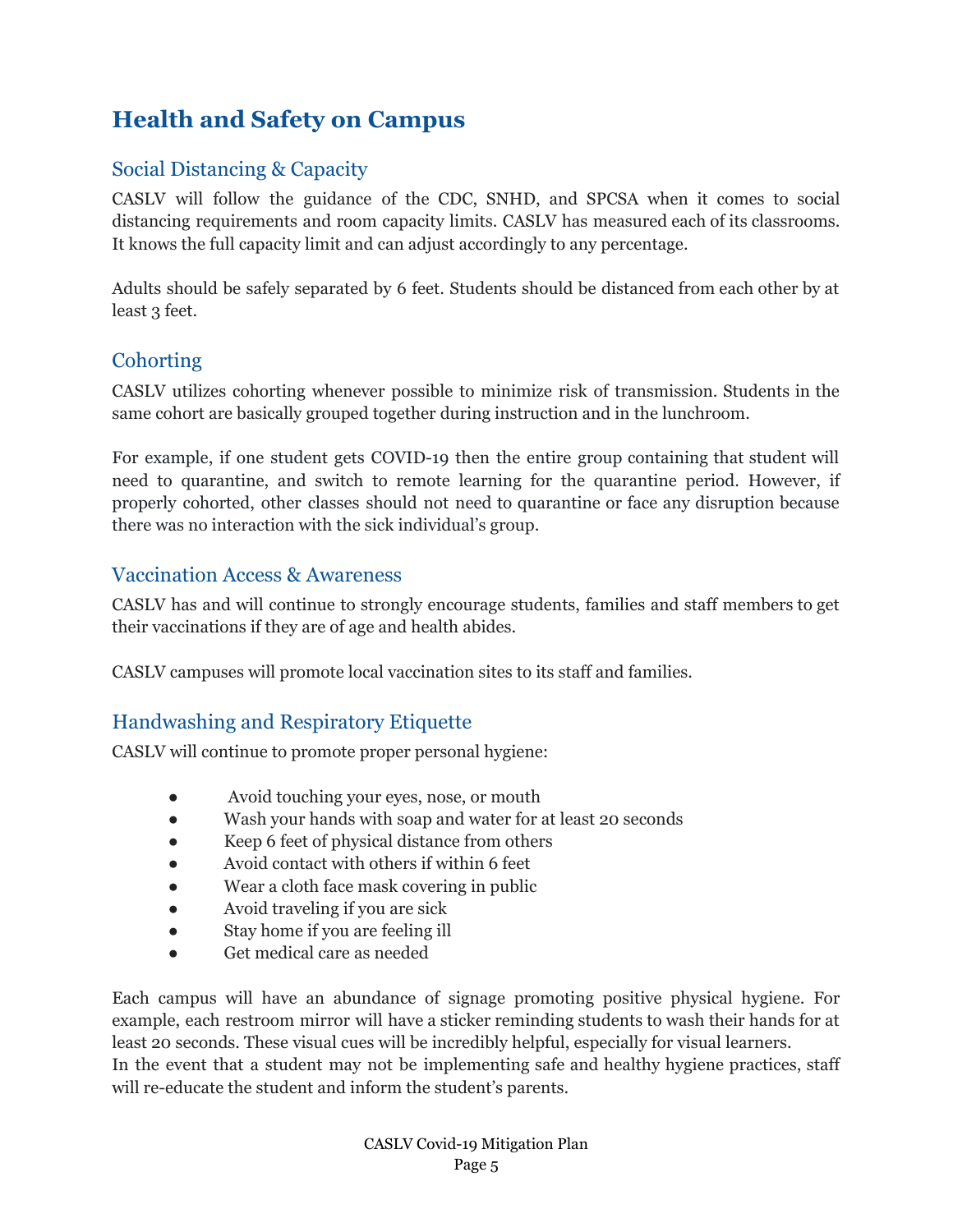#### Daily Self-Screening

Staff and students will self-screen their physical health. If any staff member or student is not feeling well and having any symptoms, that person will need to stay at home. They should only return to school when there are no remaining symptoms.

If a student or staff member chooses to go to school while ill (no matter the illness), they will not be allowed in the classroom. For students, the parent will be contacted to take the student home and will not be allowed to return until they are symptom-free. For staff, they cannot return until they are symptom-free.

In the event that a student or a staff member feels ill during the school day, they will be removed from the classroom. They will be asked relevant questions pertaining to their health and assessed by a staff member with a touchless thermometer. If it is determined that the student needs to be sent home, a parent will be contacted and their belongings will be gathered from the classroom for them. If it is determined that the staff member needs to be sent home, another staff member will cover their classroom/classes for the remainder of the day. They cannot return until they are symptom-free. A list of symptoms will be gathered from public health organizations.

If a student or staff member is diagnosed with a contagious or infectious disease, the person will be required to self-quarantine, and the Southern Nevada Health District will be contacted. CASLV will work in consultation with medical and public health experts, the State Public Charter School Authority, and the Nevada Department of Education to determine the extent of testing in the school and if a closure is necessary.

#### Cleaning, Sanitizing & Maintaining Healthy Facilities (including ventilation)

CASLV will make multiple adjustments to each campus' facilities to minimize the risk of COVID-19.

- Hand sanitizer pumps will be placed on walls in various locations throughout the campus.
- There is an increase in signage enforcing social distancing and healthy personal hygiene in hallways and classrooms.
- There are visual cues on the floor showing where to stand, wait, and move.
- There are decals in restrooms reminding individuals to wash their hands.
- Occupancy capacity signs are placed in each classroom.
- Desks will be arranged to be socially distanced. Desks will be marked to show which ones are assigned to which students. Students will remain in their seats at all times.
- Furniture that is difficult to clean will not be utilized or replaced.
- All air filters will be monitored and replaced as needed. HVAC vendors have serviced each campus' HVAC system more frequently in the past 12 months.
- All shared items, such as athletic balls, will be cleaned accordingly
- There will be limited use of the water fountain. Students and staff will be encouraged to bring their own water bottles